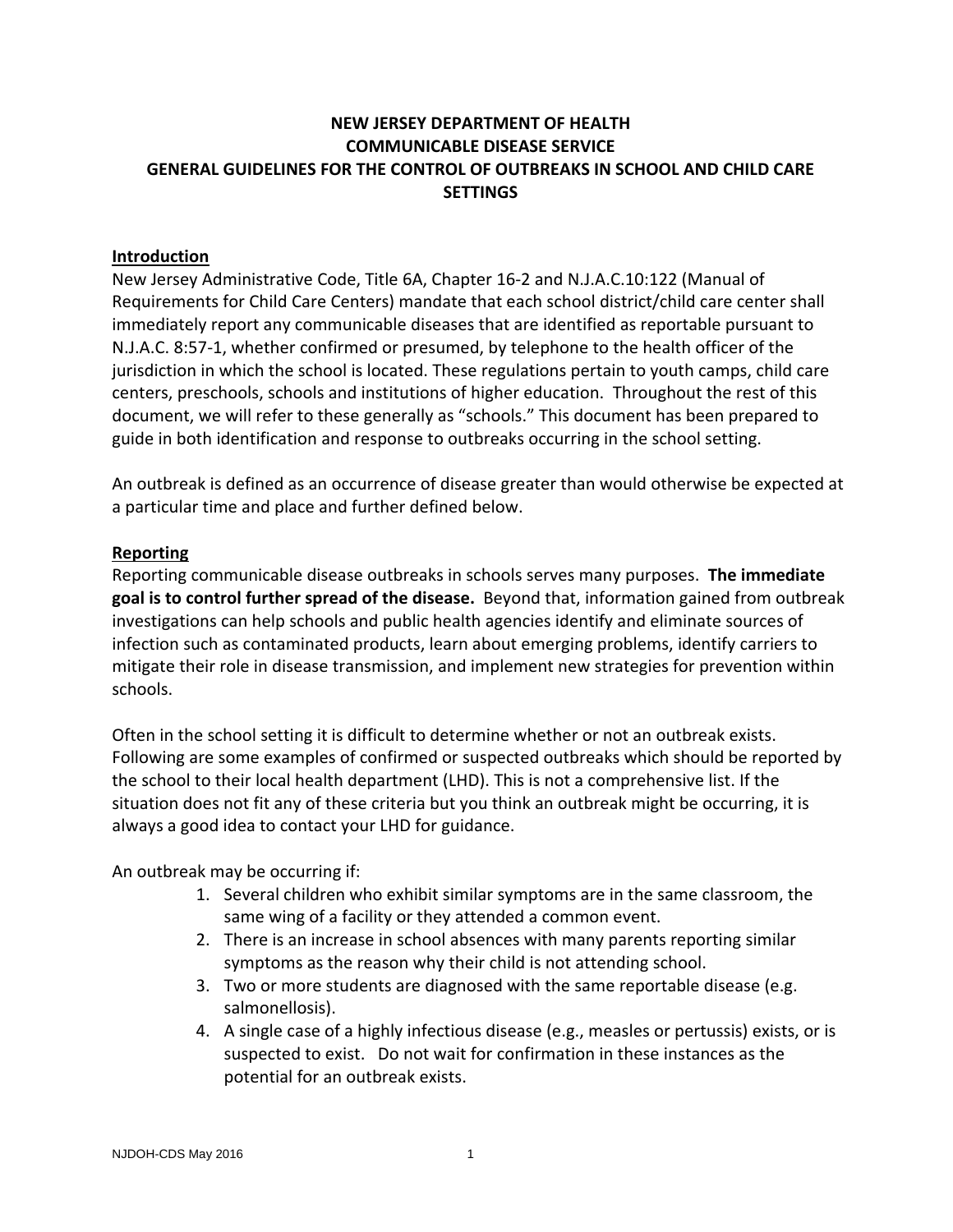Reporting refers not only to the initial outbreak notification, but also to the provision of routine updates on the status of the outbreak. The school and the LHD shall be in daily contact regarding case numbers, control measures taken, and other pertinent information. Upon receiving the initial report, the LHD shall immediately inform the New Jersey Department of Health (NJDOH) of the situation.

#### **The school shall:**

Notify the LHD of the jurisdiction in which the school is located. A directory of local health departments can be found at [http://localhealth.nj.gov.](http://localhealth.nj.gov/) Notification MUST be made by phone. It is important to note that reports shall NOT be made via voice mail, fax, email, text message, etc. For immediately reportable diseases, LHDs have someone available 24/7 who can take the report.

If the LHD staff cannot be immediately reached and it is an emergency, make the report directly to the Communicable Disease Service at NJDOH. The Communicable Disease Service is reachable at 609‐826‐5964 (business hours) and 609‐392‐2020 (after hours and holidays).

#### **The LHD shall:**

Notify the NJDOH (609‐826‐5964 ‐business hours, 609‐392‐2020 after hours and holidays).

#### **Case Investigation**

Upon notification, NJDOH will assess the report and, if appropriate, assign an "E" number. Clearly mark all correspondence, documentation and lab samples with this number.

The LHD, in consultation with the NJDOH epidemiologist, shall lead the investigation by providing the school with guidance, support and assistance. The LHD should consider making an on‐site visit for initial evaluation and ongoing assessment.

**The LHD, with cooperation of the school nurse/director or designee, will follow the basic steps listed below.** These steps may occur sequentially and/or simultaneously during the course of the investigation.

#### **1. Gather information to confirm an outbreak – provide as much of the following as possible:**

- Provide total number of students and staff in school.
- Start a line list (also known as an illness log) that includes all ill children and staff. For an example of information that should be included in the line list see [http://www.state.nj.us/health/forms/cds](http://www.state.nj.us/health/forms/cds-33.dot)‐33.dot (Form CDS‐33).
- For any gastrointestinal illnesses compile a list of food handlers that have been ill, along with their specific duties. A food handler is any person directly preparing or handling food. Food handlers may range from staff providing a snack in a daycare setting to a cafeteria worker.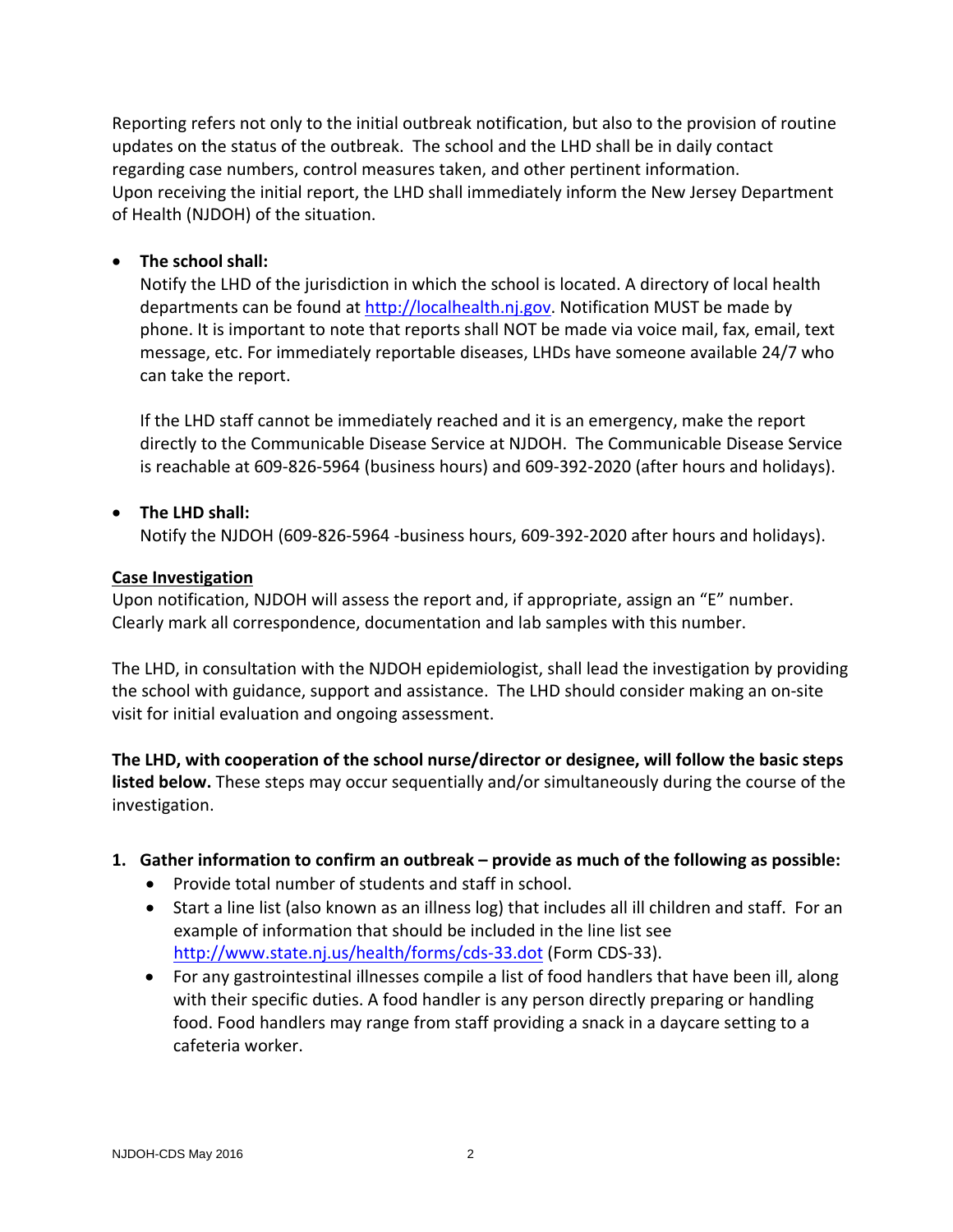Compile a list of extracurricular activities and special events held during the 2 weeks prior to the first illness onset. Examples of extracurricular activities or events might include sports, social events, clubs, etc.

## **2. Verify the diagnosis:**

- There are a variety of ways to determine what is causing an outbreak. Occasionally, when an outbreak is reported, laboratory testing has already been conducted and a diagnosis has been made. For most outbreaks, however, this is not the case. Also, some diseases must be diagnosed clinically – there is no specific test that can be done.
- The LHD can assist with ensuring that the disease under investigation has either already been properly diagnosed or that appropriate testing is carried out to reach a diagnosis. This is done by review of clinical findings and/or laboratory results for the case. It may also be necessary to interview the patient, parent or doctor.
- Based on the assessment of the LHD, confirmation of the diagnosis with a laboratory test may be necessary. Lab testing may be done through a private physician and laboratory, or at the state Public Health and Environmental Laboratory (PHEL). The LHD or NJDOH epidemiologist shall facilitate lab testing and/or specimen transport.
- At least two laboratory-confirmed cases (e.g., Norovirus) or 2 physician-confirmed cases in which laboratory confirmation is not available (e.g., Coxsackie virus) are needed to confirm an outbreak's etiology (i.e., the germ that is responsible for the disease).

# **3. Develop an outbreak case definition:**

- An outbreak case definition describes the criteria that an individual must meet to be counted as an outbreak case. This includes clinical signs & symptoms, physical location and specific time period. Every outbreak will have a unique outbreak case definition. This differs from a clinical case definition, which is a criteria of symptoms used to make a diagnosis (e.g., diagnosis of a case of scarlet fever may include symptoms of a rash, reddened sore throat, fever, swollen glands).
- Examples of outbreak case definitions associated with a school or daycare setting are shown below:
	- 1. Fever, nausea, and abdominal discomfort on or after mm/dd/yy **plus** two or more episodes of vomiting and/or loose or watery stools in classroom XYZ.
	- 2. Student or staff of classroom XYZ experiencing an illness characterized by fever and at least two of the following on or after mm/dd/yy: Rhinorrhea, nasal congestion, sore throat, cough (productive or non‐productive),change in appetite, change in mental status, headache, lethargy, myalgia, respiratory distress, pleuritic chest pain, radiographic evidence of a pulmonary infiltrate.
- The outbreak case definition will be developed by the LHD or NJDOH epidemiologist with cooperation from the school based on the current situation. The NJDOH epidemiologist is available for consultation as needed.

## **4. Perform active surveillance**: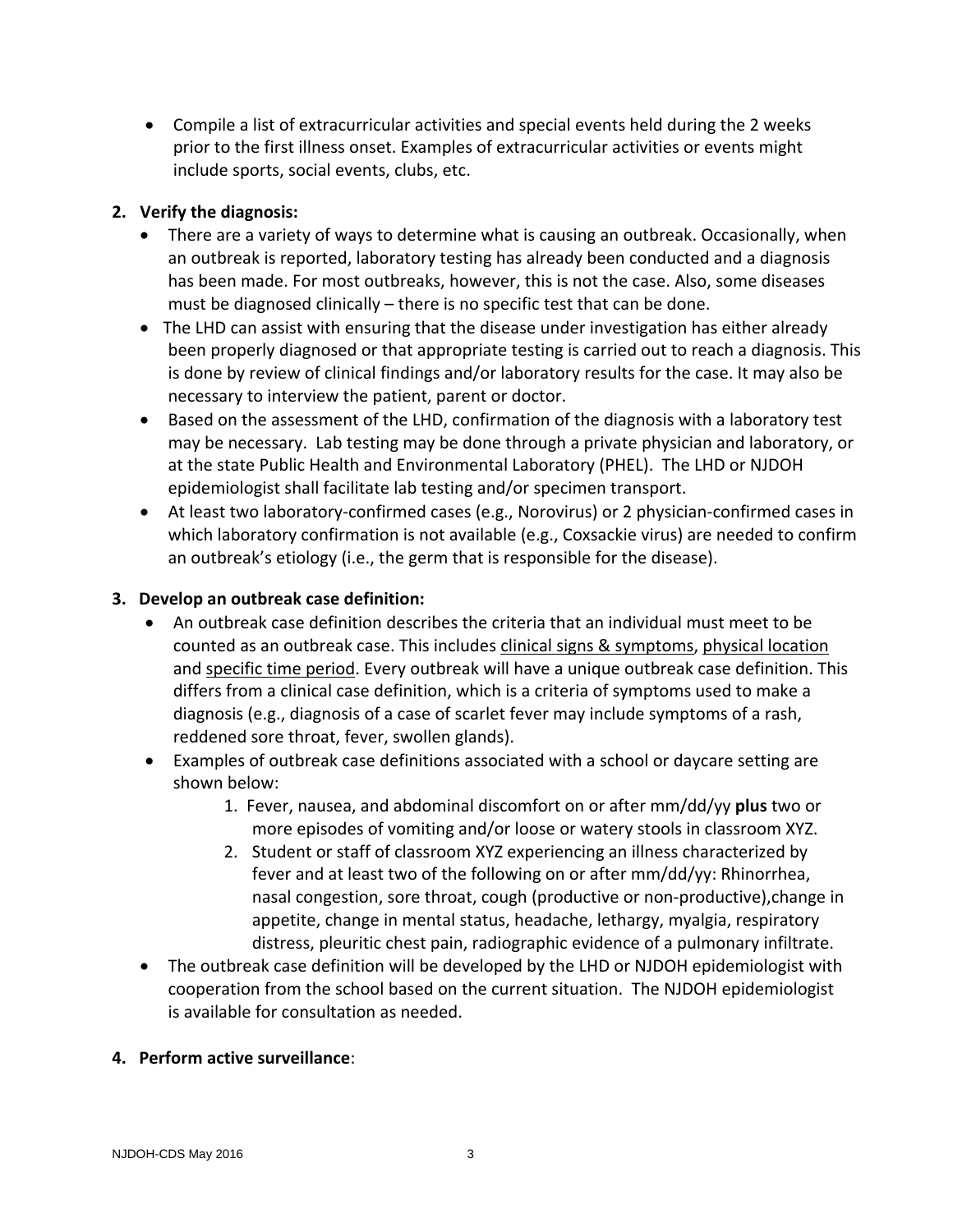- Seek out additional cases among students and staff. Be alert for new-onset illness among exposed persons, and review student and staff histories to identify previous onsets of illness that may not have been correctly recognized as being part of the outbreak.
- When a student is absent, ask parents to provide the reason for the student's absence in order to determine if the student is part of the outbreak and in need of further follow up by public health.
- It may be necessary to collect additional specimens from newly ill cases if a diagnosis has not yet been established.

## **5. Document and count cases:**

- The school shall maintain a daily log (line list) of the number of students and teachers absent due to illness. See [\(Form](http://www.state.nj.us/health/forms/cds-33.dot) CDS-33) for a sample line list.
- The LHD investigator shall review the line list with the school and the NJDOH epidemiologist to assess the status of the outbreak, and make recommendations regarding control measures.

## **6. Identify and eliminate possible transmission sources:**

- The school, LHD and NJDOH epidemiologist should collaborate to determine the outbreak source. The source of an outbreak is the person or item responsible for transmission of illness to others (where it originated). It can be a:
	- 1. single sick child
	- 2. contaminated surface or product in the school
	- 3. contaminated water supply
	- 4. classroom pet
- Occasionally, even with thorough investigation, the source might not be identified.

## **7. Institute control measures:**

- Control measures are the tools that can end the outbreak by halting transmission.
- The LHD, in consultation with the NJDOH epidemiologist, shall provide recommendations and guidance to the school regarding control measures.
- The school should make every effort to institute and maintain adequate control measures until the outbreak is declared over.
- See School Outbreak Control [Measures](#page-5-0) for a list of common control measures that a school may be asked to initiate.

## **8. Evaluate the effectiveness of control measures and modify as needed:**

 Generally, the outbreak is considered to be over when two incubation periods have passed without a new case being identified. An incubation period is defined as the time between exposure to an [organism](http://en.wikipedia.org/wiki/Organism) and when [symptoms](http://en.wikipedia.org/wiki/Symptoms) and signs are first apparent. Waiting two incubation periods allows for recognition of potential secondary case‐ patients that are still asymptomatic but in whom the disease may be incubating. **Evaluate and enforce adherence to infection control precautions by all staff, students and**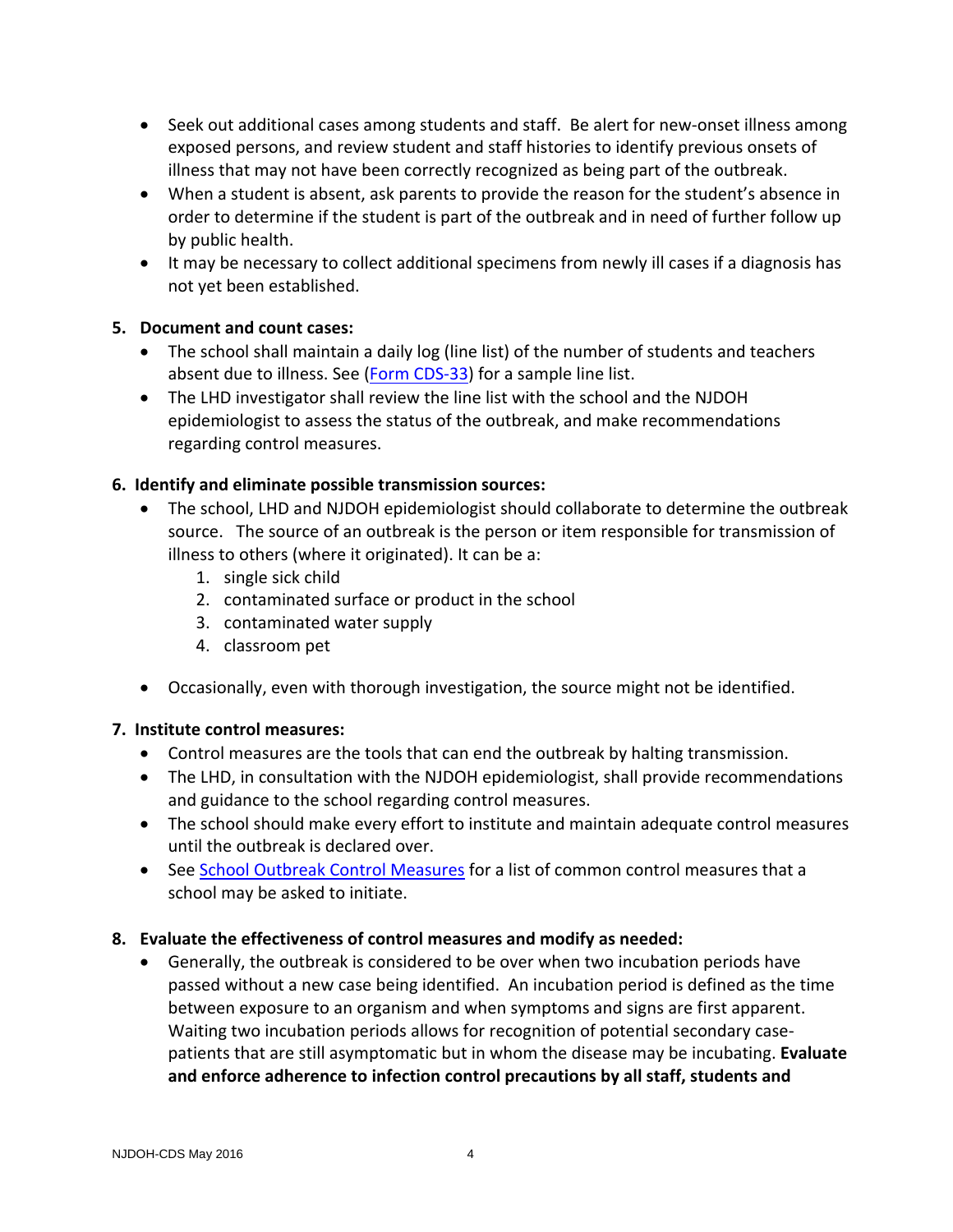**visitors.** Continue control measures until no new cases are identified for two incubation periods.

 When no new cases are identified after two incubation periods, control measures may be ceased unless otherwise indicated by local health or the NJDOH epidemiologist.

## **9. School Closure:**

NJDOH does not recommend school closure for outbreaks of infectious disease. The decision to close a school is an administrative decision and one that should be made only after consultation with public health officials and the district medical personnel.

Schools should work with local health departments to ensure that recommended control measures (e.g., exclusions, increased cleaning) are being followed. In addition, the local health department in conjunction with NJDOH may recommend enhanced surveillance be conducted in a school in order to monitor the progression and ultimate decline of an outbreak.

If absolutely necessary, school closure should be utilized on a limited basis to prevent spread of infection when:

- 1. Infections are expected to affect large number of susceptible individuals
- 2. Recommended control measures are inadequate
- 3. The facility is unable to function due to increased illness affecting students and staff
- 4. The health department declares an epidemic or cause of ill health to be injurious or hazardous

In the case of public schools, the local health department may serve notice of closure recommendation to district board of education. The local health department has the authority to close child care centers.

## **10. Summarize the investigation in a written report:**

Unless otherwise instructed by the NJDOH, the LHD shall collaborate with the director/school nurse and other public health partners involved in the investigation on a final report and submit it to NJDOH within **30 days** of completion of the investigation. See the NJDOH website for the report format, available at [http://www.state.nj.us/health/forms/cds](http://www.state.nj.us/health/forms/cds-38.dot)-38.dot (form CDS-38).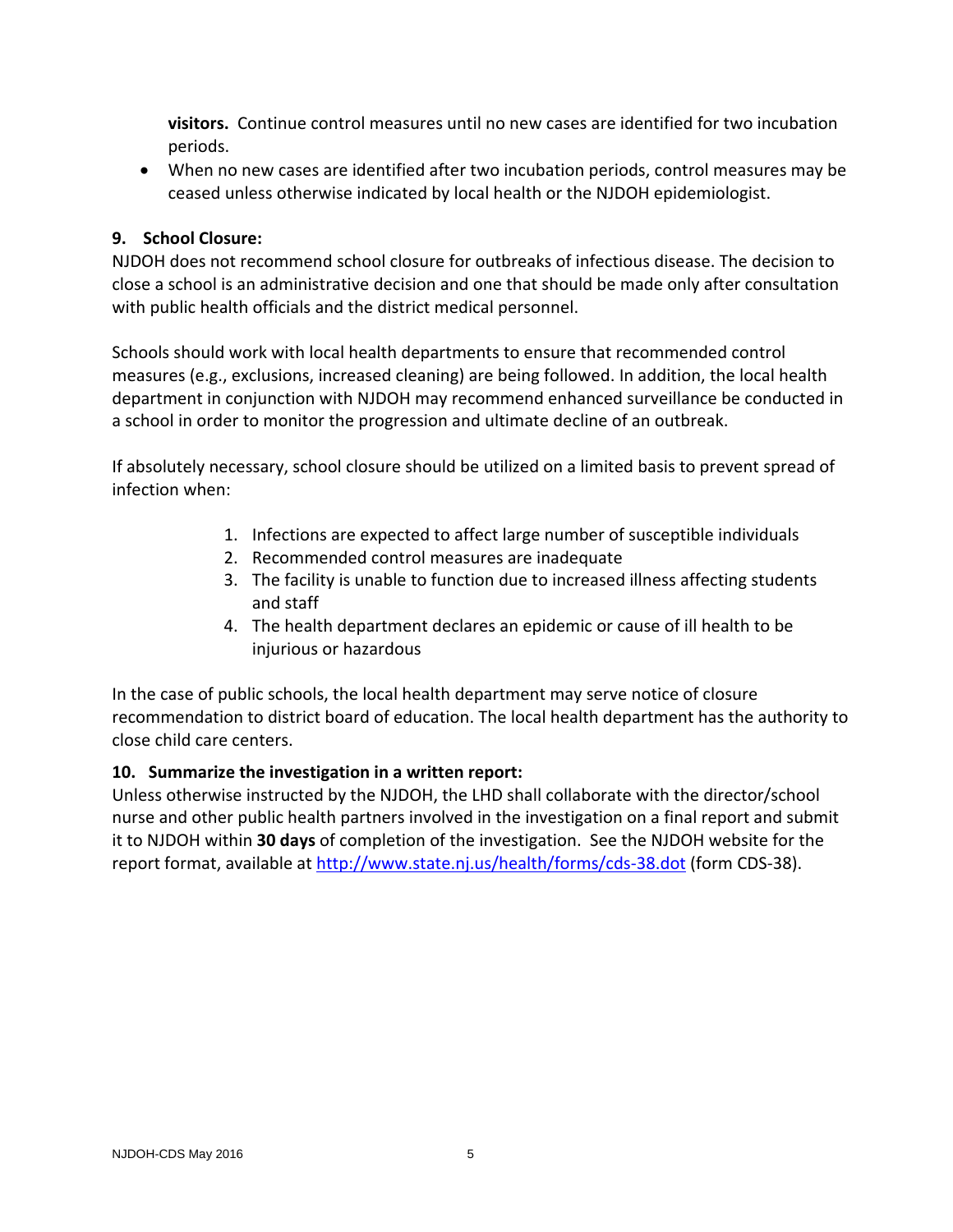<span id="page-5-0"></span>



#### **GENERAL GUIDELINES FOR THE CONTROL OF OUTBREAKS IN SCHOOL AND CHILD CARE SETTINGS CONTROL MEASURES**

The following is a list of some common control measures that may be requested of the school. This list is to serve as a guide, not all control measures are charted below and not all are appropriate in every situation. The LHD can help the school determine which control measures are appropriate.

| Description of Control Measure to be Implemented                                                                                                                                           | Recommended | Date       | Date       | Date      |
|--------------------------------------------------------------------------------------------------------------------------------------------------------------------------------------------|-------------|------------|------------|-----------|
|                                                                                                                                                                                            |             | Instituted | Reinforced | Suspended |
| Exclude sick staff and students. Specific exclusion<br>guidelines can be found in the School Exclusion List.                                                                               |             |            |            |           |
| Ill students/staff should be immediately isolated from<br>well students/staff and sent home;<br>Have a designated area for ill students to stay<br>٠<br>until they can be picked up        |             |            |            |           |
|                                                                                                                                                                                            |             |            |            |           |
| Review policies;                                                                                                                                                                           |             |            |            |           |
| Illness<br>$\blacksquare$                                                                                                                                                                  |             |            |            |           |
| Cleaning and disinfecting<br>п                                                                                                                                                             |             |            |            |           |
| Sanitizing utensils, cups                                                                                                                                                                  |             |            |            |           |
| Handwashing<br>п                                                                                                                                                                           |             |            |            |           |
| Diaper changing<br>п                                                                                                                                                                       |             |            |            |           |
| If pool on site - cleaning schedule, products used<br>٠                                                                                                                                    |             |            |            |           |
| Educate parents, staff and students;                                                                                                                                                       |             |            |            |           |
| Provide in-service to educate students and staff<br>٠<br>regarding prevention, transmission and proper<br>hand hygiene                                                                     |             |            |            |           |
| Contact LHD for fact sheets or other pertinent<br>п<br>educational materials                                                                                                               |             |            |            |           |
| Have a policy in place regarding notification to<br>parents/guardians. This may be accomplished by posting<br>signage and/or sending notification home. See sample<br>notification letter. |             |            |            |           |
| Consult the local health department for<br>recommendations regarding notification when a<br>communicable disease of public health importance or an                                         |             |            |            |           |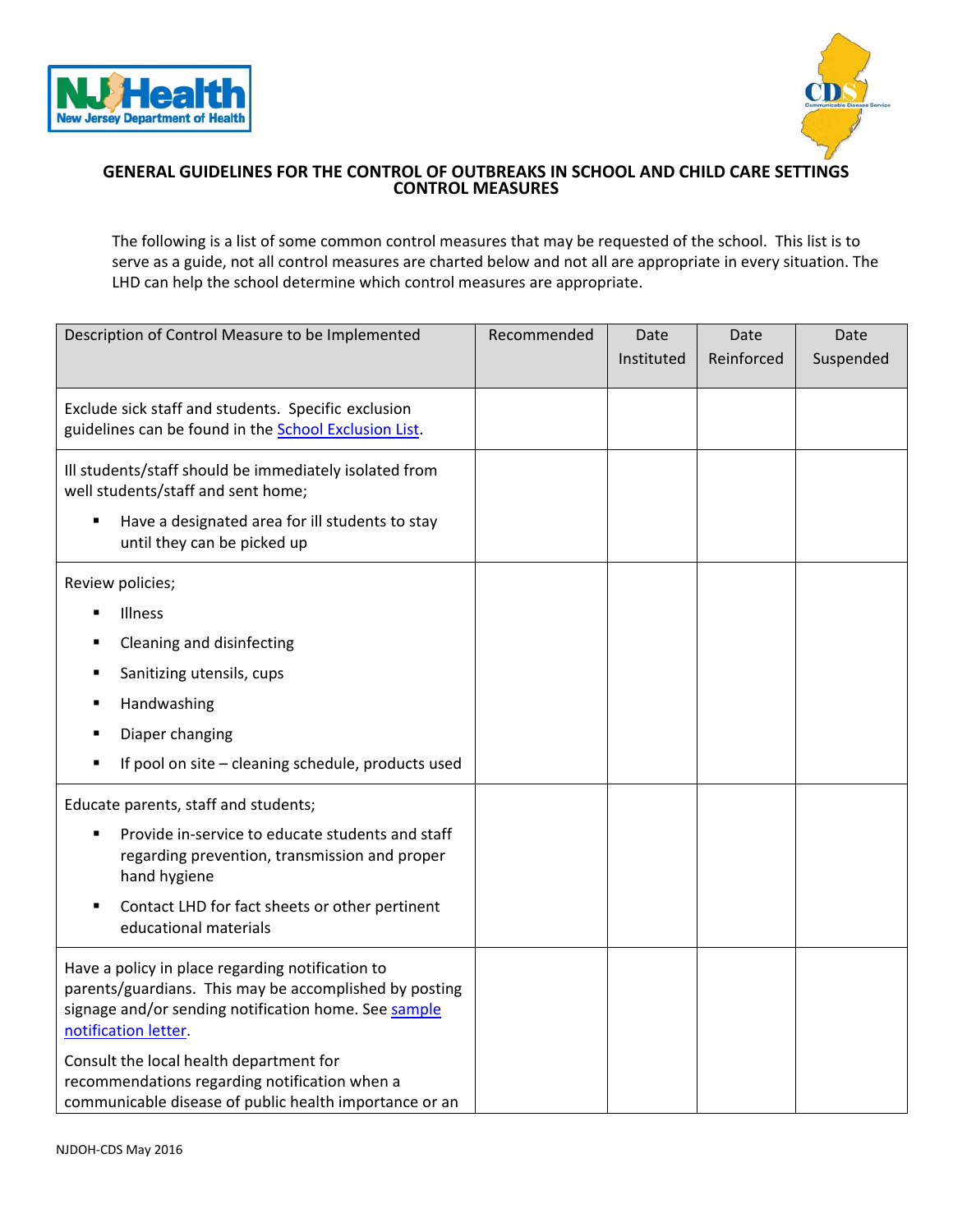| Description of Control Measure to be Implemented                                                                                                                                                                                                                | Recommended | Date<br>Instituted | Date<br>Reinforced | Date<br>Suspended |
|-----------------------------------------------------------------------------------------------------------------------------------------------------------------------------------------------------------------------------------------------------------------|-------------|--------------------|--------------------|-------------------|
| outbreak of illness is reported in a school.                                                                                                                                                                                                                    |             |                    |                    |                   |
| Frequent hand washing with soap and water especially;                                                                                                                                                                                                           |             |                    |                    |                   |
| Before and after handling food or eating                                                                                                                                                                                                                        |             |                    |                    |                   |
| Before giving medication                                                                                                                                                                                                                                        |             |                    |                    |                   |
| After using the bathroom or assisting with<br>٠<br>toileting or diaper changes                                                                                                                                                                                  |             |                    |                    |                   |
| Wash children's hands after diaper changes<br>O                                                                                                                                                                                                                 |             |                    |                    |                   |
| Adults should supervise children during<br>O<br>hand washing                                                                                                                                                                                                    |             |                    |                    |                   |
| After playing outside                                                                                                                                                                                                                                           |             |                    |                    |                   |
| After contact with animals                                                                                                                                                                                                                                      |             |                    |                    |                   |
| After cleaning spills or objects contaminated with<br>body fluids                                                                                                                                                                                               |             |                    |                    |                   |
| Before and after giving first aid                                                                                                                                                                                                                               |             |                    |                    |                   |
| Before donning and after removing gloves                                                                                                                                                                                                                        |             |                    |                    |                   |
| Note: Hand sanitizers should not be substituted for soap<br>and water hand washing during a GI outbreak. Alcohol<br>based sanitizers have been shown to be ineffective<br>against spore forming bacteria such as C. difficile, or<br>viruses such as Norovirus. |             |                    |                    |                   |
| Gloves should be worn;                                                                                                                                                                                                                                          |             |                    |                    |                   |
| During contact with blood, feces or body fluids                                                                                                                                                                                                                 |             |                    |                    |                   |
| Note: Remove and dispose of gloves after completing<br>tasks, before touching anything else.                                                                                                                                                                    |             |                    |                    |                   |
| Reinforce respiratory etiquette to students and staff;                                                                                                                                                                                                          |             |                    |                    |                   |
| Coughing and sneezing into a tissue or elbow<br>٠                                                                                                                                                                                                               |             |                    |                    |                   |
| Properly disposing of tissues                                                                                                                                                                                                                                   |             |                    |                    |                   |
| http://www.cdc.gov/flu/protect/covercough.htm                                                                                                                                                                                                                   |             |                    |                    |                   |
| Use appropriate barriers including materials such as<br>disposable diaper table paper, disposable towels and<br>surfaces that can be sanitized in group care settings.                                                                                          |             |                    |                    |                   |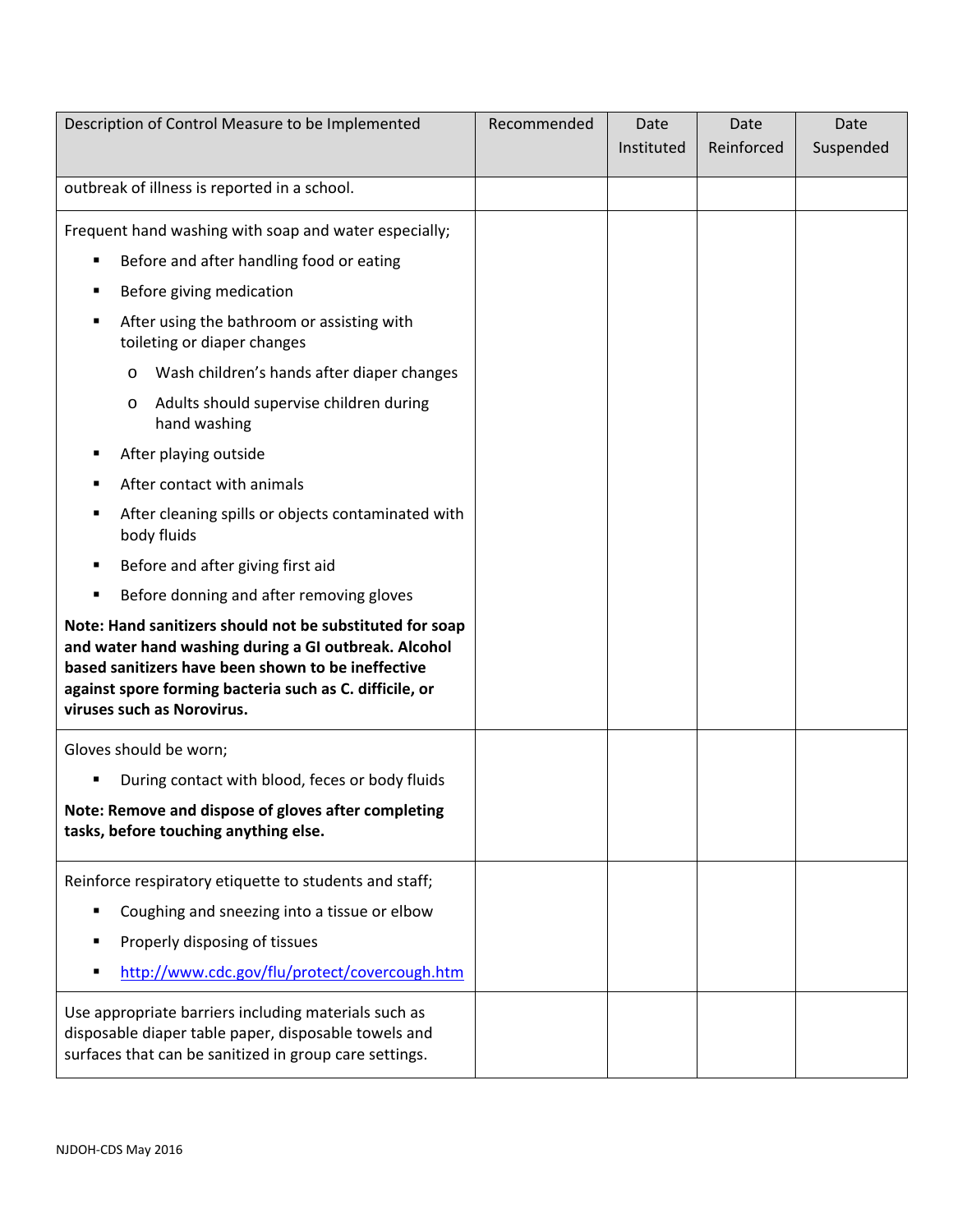| Description of Control Measure to be Implemented                                                                                                                                                                                                                                           | Recommended | Date       | Date       | Date      |
|--------------------------------------------------------------------------------------------------------------------------------------------------------------------------------------------------------------------------------------------------------------------------------------------|-------------|------------|------------|-----------|
|                                                                                                                                                                                                                                                                                            |             | Instituted | Reinforced | Suspended |
| If applicable, suspend community dining or recreational<br>activities where ill and well students would otherwise<br>mingle.                                                                                                                                                               |             |            |            |           |
| Restrict use of equipment and toys to use within a<br>specific area and do not allow children to share without<br>cleaning and disinfecting.                                                                                                                                               |             |            |            |           |
| Staff assigned to affected classrooms should not rotate to<br>unaffected classrooms.                                                                                                                                                                                                       |             |            |            |           |
| Cleaning and disinfecting;                                                                                                                                                                                                                                                                 |             |            |            |           |
| Increase frequency during an outbreak                                                                                                                                                                                                                                                      |             |            |            |           |
| Immediately after spills of body fluids<br>п                                                                                                                                                                                                                                               |             |            |            |           |
| Discard fluid contaminated material in a<br>$\circ$<br>plastic bag that has been securely sealed                                                                                                                                                                                           |             |            |            |           |
| Mops should be cleaned, rinsed with a<br>O<br>disinfecting solution, wrung as dry as possible<br>and hung to dry completely                                                                                                                                                                |             |            |            |           |
| Change mop heads when a new bucket of<br>O<br>cleaning solution is prepared, or after cleaning<br>large spills of emesis or fecal material.                                                                                                                                                |             |            |            |           |
| Frequently touched surfaces including toys, cribs,<br>٠<br>tables, lavatory surfaces, changing stations,<br>cubbies, mats, blankets/sheets, keyboards,<br>kitchen prep areas, desks, phones, handrails,<br>doorknobs and equipment in the immediate<br>vicinity of children.               |             |            |            |           |
| Common areas such as gym, cafeteria, restrooms                                                                                                                                                                                                                                             |             |            |            |           |
| Proper technique                                                                                                                                                                                                                                                                           |             |            |            |           |
| Use a broad spectrum product registered with<br>٠<br>the EPA as being tuberculocidal or effective<br>against Norovirus<br>http://www.epa.gov/oppad001/chemregindex.htm<br>according to manufacturer's instructions or a<br>self-made bleach solution prepared daily; labeled<br>and sealed |             |            |            |           |
| 1⁄4 cup bleach per gallon of cool water or 1<br>O<br>Tbsp. bleach per quart of cool water                                                                                                                                                                                                  |             |            |            |           |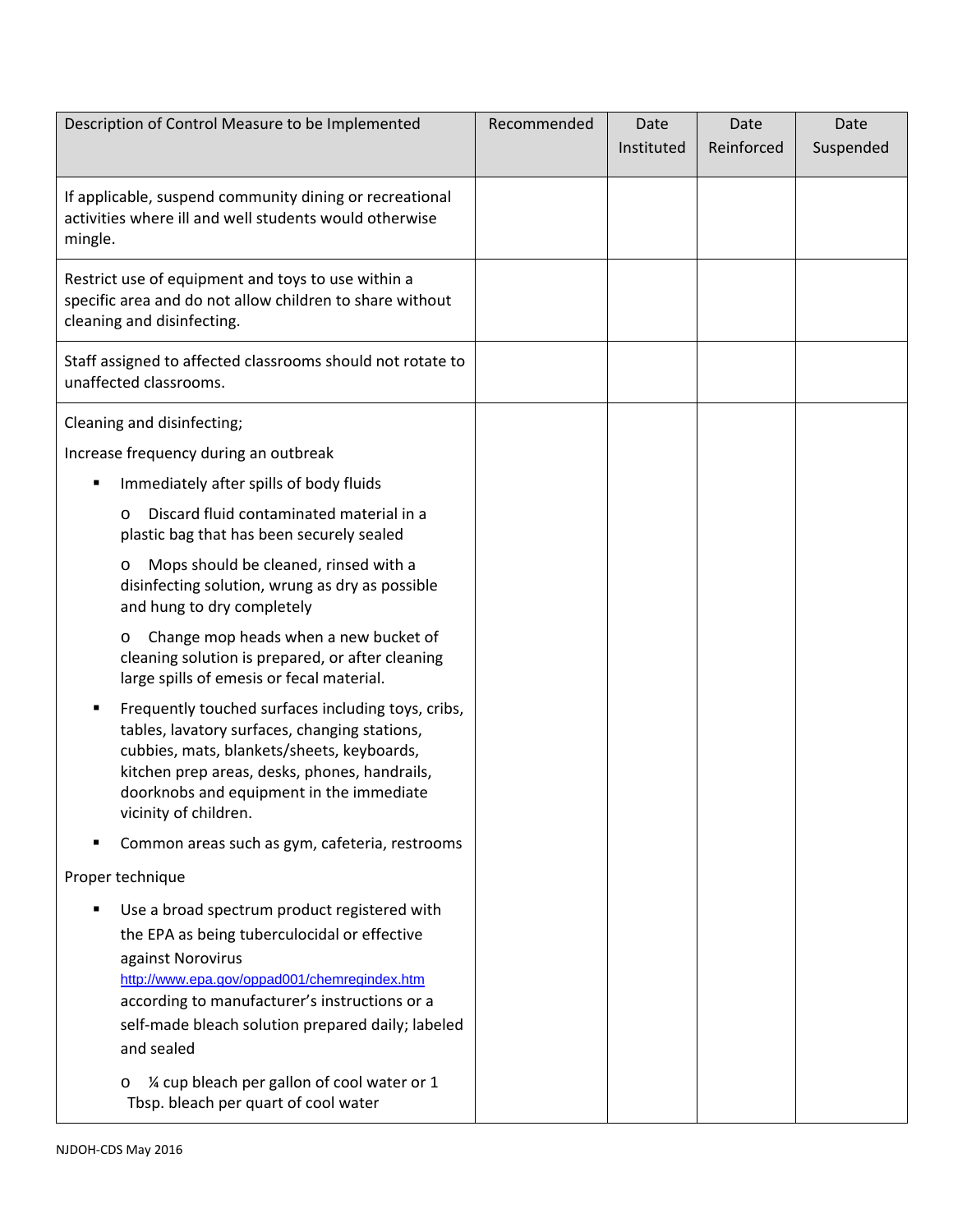| Description of Control Measure to be Implemented                                                                                                                                                                                                                                               | Recommended | Date       | Date       | Date      |
|------------------------------------------------------------------------------------------------------------------------------------------------------------------------------------------------------------------------------------------------------------------------------------------------|-------------|------------|------------|-----------|
|                                                                                                                                                                                                                                                                                                |             | Instituted | Reinforced | Suspended |
| Use of a bleach wipe with a 6% concentration<br>$\circ$<br>of sodium hypochlorite for a 2 1/2 minute contact<br>time followed by air drying may be substituted.<br>Do not use a common cloth for<br>٠<br>cleaning/disinfecting; use paper towels and<br>dispose of them immediately after use. |             |            |            |           |
| Facilities serving or sharing food should;                                                                                                                                                                                                                                                     |             |            |            |           |
| Restrict students' sharing of any communal food<br>п<br>items in classrooms                                                                                                                                                                                                                    |             |            |            |           |
| Restrict sharing of foods brought from private<br>п<br>homes                                                                                                                                                                                                                                   |             |            |            |           |
| Hand out items to be shared                                                                                                                                                                                                                                                                    |             |            |            |           |
| Stop using self-service bars<br>п                                                                                                                                                                                                                                                              |             |            |            |           |
| Do not let children serve themselves in any<br>п<br>manner which might promote direct hand<br>contact with shared foods                                                                                                                                                                        |             |            |            |           |
| Suspend admission of new students                                                                                                                                                                                                                                                              |             |            |            |           |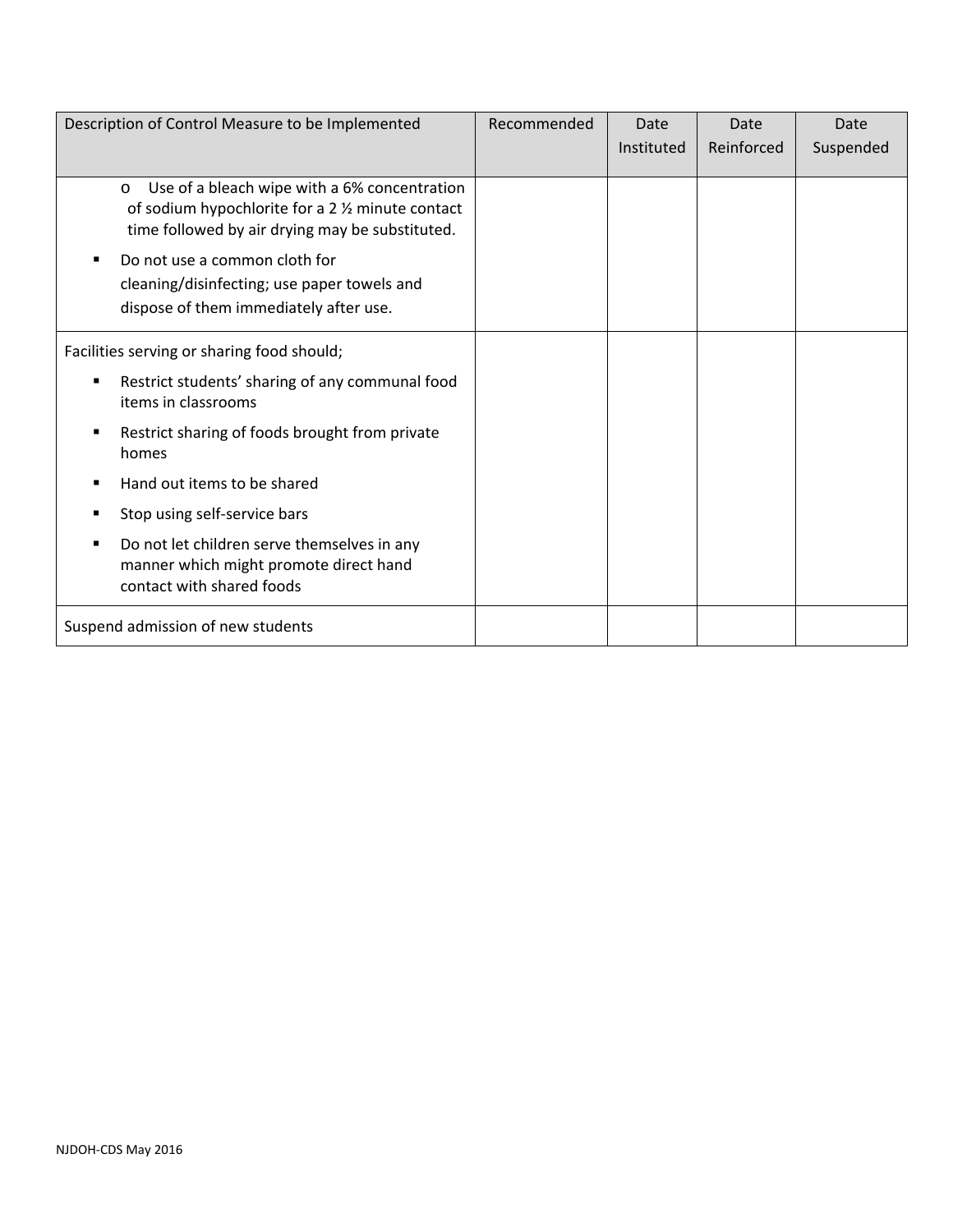

# **General Guidelines for the Control of Outbreaks in School and Child Care Settings School Exclusion List**



**This chart provides information about some communicable disease that may occur in schools, day care centers, summer camps and other group settings for children. It is meant as a guide to answer questions frequently asked of persons responsible for groups of children. This is not an all–inclusive list of significant diseases or a comprehensive guide to all information about each disease or condition. More specific information about these and other diseases may be obtained by contacting your local health department or the New Jersey Department of Health, Communicable Disease Service.**

| <b>Infection or Condition</b>                                                                  | <b>Common Symptoms</b>                                                                                                                                                         | <b>Exclusion for School/Daycare</b><br><b>Children</b>                                                                                                                                                                                                                             | <b>Exclusion for Child Care</b><br><b>Provider and/or Food</b><br><b>Handler</b>                                                  | <b>Note</b>                                                                                                                                                                                                                                  | <b>Reportable to</b><br><b>Health</b><br><b>Department</b>                                                                |
|------------------------------------------------------------------------------------------------|--------------------------------------------------------------------------------------------------------------------------------------------------------------------------------|------------------------------------------------------------------------------------------------------------------------------------------------------------------------------------------------------------------------------------------------------------------------------------|-----------------------------------------------------------------------------------------------------------------------------------|----------------------------------------------------------------------------------------------------------------------------------------------------------------------------------------------------------------------------------------------|---------------------------------------------------------------------------------------------------------------------------|
| <b>Acute Respiratory</b><br><b>Illness (ARI)</b>                                               | Fever (oral temperature 100°F or<br>equivalent) and rhinorrhea, nasal<br>congestion, sore throat, cough in<br>absence of a known cause (e.g.,<br>seasonal allergies).          | Until fever free for 24 hours<br>without fever reducing<br>medication                                                                                                                                                                                                              |                                                                                                                                   |                                                                                                                                                                                                                                              | Outbreaks Only <sup>1</sup>                                                                                               |
| Conjunctivitis,<br>purulent                                                                    | Pink or red conjunctivae with white or<br>yellow discharge, often with matted<br>eyelids after sleep and eye pain or<br>redness of the eyelids or skin<br>surrounding the eye. | Until examined by a medical<br>provider and approved for return                                                                                                                                                                                                                    |                                                                                                                                   |                                                                                                                                                                                                                                              | Outbreaks Only <sup>1</sup>                                                                                               |
| Conjunctivitis, non-<br>purulent                                                               | Pink conjunctivae with a clear, watery<br>eye discharge without fever, eye pain,<br>or eyelid redness.                                                                         | No exclusion                                                                                                                                                                                                                                                                       |                                                                                                                                   |                                                                                                                                                                                                                                              | Outbreaks Only <sup>1</sup>                                                                                               |
| <b>Gastrointestinal Illness</b><br>(organism/cause not<br>identified or not yet<br>determined) | Frequent loose or watery stools, (2<br>above normal for that child),<br>abdominal cramps/tenderness, and<br>fever.<br>Vomiting more than 2 times in 24<br>hours.               | Diarrhea: until stools are<br>contained in the diaper or toilet-<br>trained children no longer have<br>accidents using the toilet and<br>when stool frequency becomes<br>less than 2 stools above normal<br>frequency for that child.<br>Vomiting: until symptoms have<br>resolved | Excluded from food<br>handling or feeding until<br>24 hrs. after symptoms<br>resolve.                                             | Medical evaluation for stools<br>with blood or mucus.<br>Exclude unless vomiting is<br>determined to be caused by a<br>non-communicable condition<br>(i.e. reflux) and child is able<br>to remain hydrated and<br>participate in activities. | Outbreaks <sup>1</sup> and<br>individual cases of<br>diarrheal disease<br>(child in daycare<br>center and<br>foodhandler) |
| E. coli - Shiga toxin<br>producing E. coli (STEC)                                              | Nausea, vomiting, bloody diarrhea,<br>abdominal cramps.                                                                                                                        | Daycare: Symptom free and 2<br>negative stools <sup>2</sup><br>School: Symptom free                                                                                                                                                                                                | Excluded from cooking,<br>preparing and touching<br>food until symptom free<br>and have two negative<br>stool tests. <sup>2</sup> | Stools of all child care staff,<br>attendees and household<br>contacts with diarrhea,<br>should be tested in outbreak<br>situations.                                                                                                         | Yes, individual cases<br>and outbreaks <sup>3</sup>                                                                       |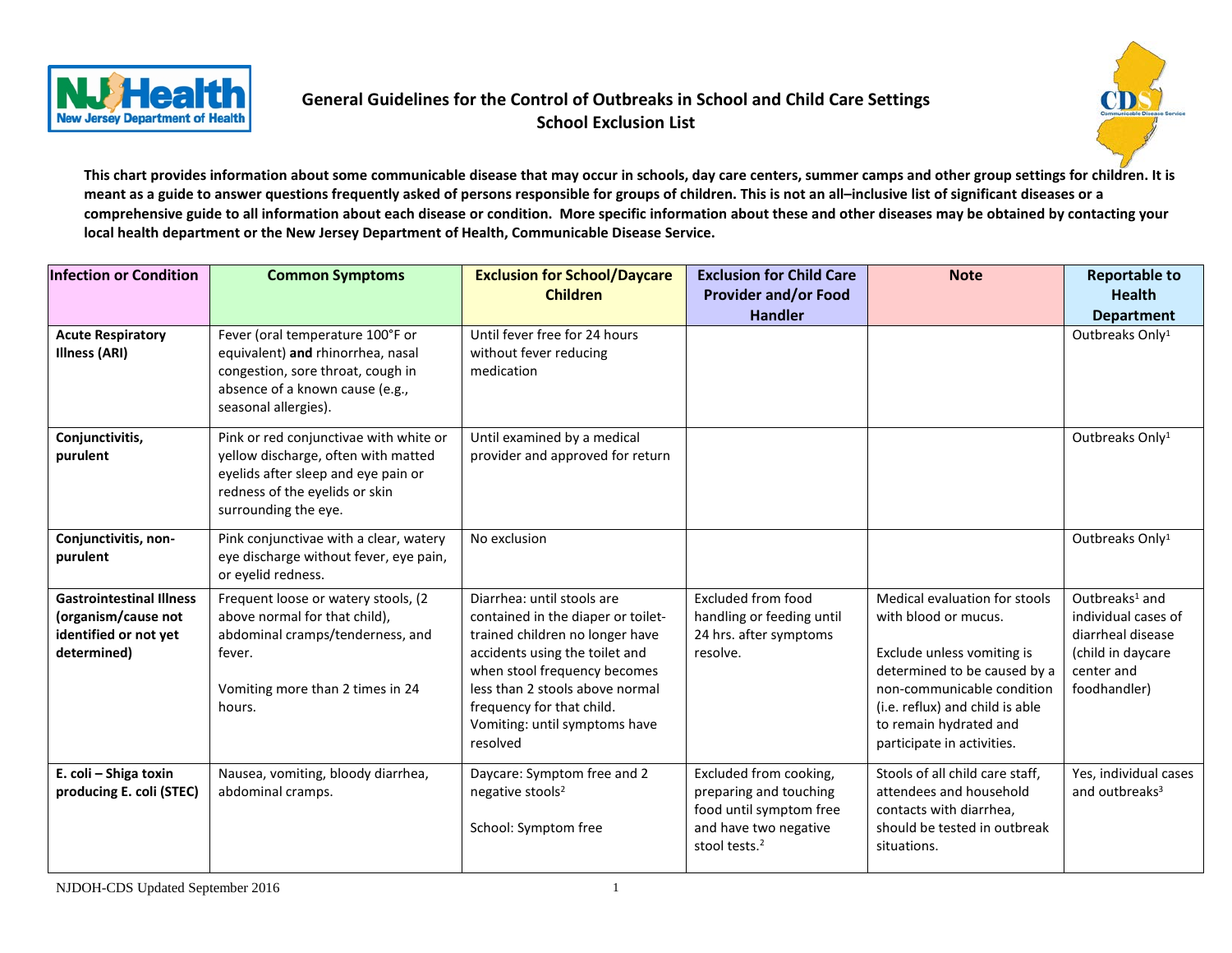| <b>Infection or Condition</b>                     | <b>Common Symptoms</b>                                                                                                                                                  | <b>Exclusion for School/Daycare</b><br><b>Children</b>                                                                                                                                                                                                                                                                  | <b>Exclusion for Child Care</b><br><b>Provider and/or Food</b><br><b>Handler</b>                         | <b>Note</b>                                                                                                                                                          | <b>Reportable to</b><br><b>Health</b><br><b>Department</b> |
|---------------------------------------------------|-------------------------------------------------------------------------------------------------------------------------------------------------------------------------|-------------------------------------------------------------------------------------------------------------------------------------------------------------------------------------------------------------------------------------------------------------------------------------------------------------------------|----------------------------------------------------------------------------------------------------------|----------------------------------------------------------------------------------------------------------------------------------------------------------------------|------------------------------------------------------------|
| Fever (only)                                      | Oral temperatures >101° F (38°C),<br>rectal temperatures >102°F (38.9°C),<br>or axillary temperatures > 100°F<br>(37.8°C) usually are considered to be<br>above normal. | Fever free for 24 hours without<br>fever reducing medication.<br>When fever above normal is<br>associated with behavior change<br>or other signs of illness or the<br>child is unable to participate and<br>staff cannot care for child without<br>compromising ability to care for<br>the other children in the group. |                                                                                                          | Signs of illness are anything<br>(other than fever) that<br>indicates that the child's<br>condition is different from<br>what is usual when the child<br>is healthy. |                                                            |
| <b>Fifth Disease</b><br>(Erythema<br>infectiosum) | Mild cold symptoms followed by rash,<br>characterized by "slapped face"<br>appearance.                                                                                  | No exclusion unless the child has<br>an underlying blood disorder or a<br>compromised immune system                                                                                                                                                                                                                     |                                                                                                          | Pregnant women and<br>immuno-compromised<br>persons should seek medical<br>advice.                                                                                   | Outbreaks Only <sup>1</sup>                                |
| <b>Hand Foot and Mouth</b><br>(coxsackievirus)    | Fever, sore throat, malaise, ulcers in<br>the mouth and blisters on hands and<br>feet.                                                                                  | Daycare: Fever free and no longer<br>drooling steadily due to mouth<br>sores<br>School: Fever free for 24 hours<br>without fever reducing<br>medication                                                                                                                                                                 |                                                                                                          | Most often seen in summer<br>and early fall.                                                                                                                         | Outbreaks Only <sup>1</sup>                                |
| <b>Head Lice</b>                                  | Head scratching                                                                                                                                                         | While NJDOH does not<br>recommend exclusion after<br>treatment, individual schools may<br>have different policies. Refer to<br>school policy                                                                                                                                                                            |                                                                                                          | Recommendation: Refer for<br>treatment at the end of<br>program day. Readmission<br>on completion of treatment.                                                      | Outbreaks Only <sup>1</sup>                                |
| <b>Hepatitis A</b>                                | Jaundice                                                                                                                                                                | 1 week after onset of jaundice or<br>illness and fever free (if symptoms<br>are mild)                                                                                                                                                                                                                                   | Food handlers - 1 week<br>after onset of jaundice or<br>illness and fever free (if<br>symptoms are mild) |                                                                                                                                                                      | Yes, Immediately <sup>3</sup>                              |
| <b>Herpes Gladiatorum</b><br>("Wrestlers Herpes") | Cluster of blisters typically head, neck<br>and shoulders. Fever, sore throat,<br>swollen lymph nodes, burning or<br>tingling skin.                                     | Wrestlers: All lesions healed with<br>well adhered scabs <sup>5</sup>                                                                                                                                                                                                                                                   |                                                                                                          |                                                                                                                                                                      | Outbreaks Only <sup>1</sup>                                |
| <b>Influenza-like Illness</b><br>(III)            | Fever (oral temperature ≥ 100°F or<br>equivalent) and cough and/or sore<br>throat in absence of a known cause<br>(e.g., strep throat).                                  | Fever free for 24 hours without<br>fever reducing medication                                                                                                                                                                                                                                                            |                                                                                                          |                                                                                                                                                                      | Outbreaks Only <sup>1</sup>                                |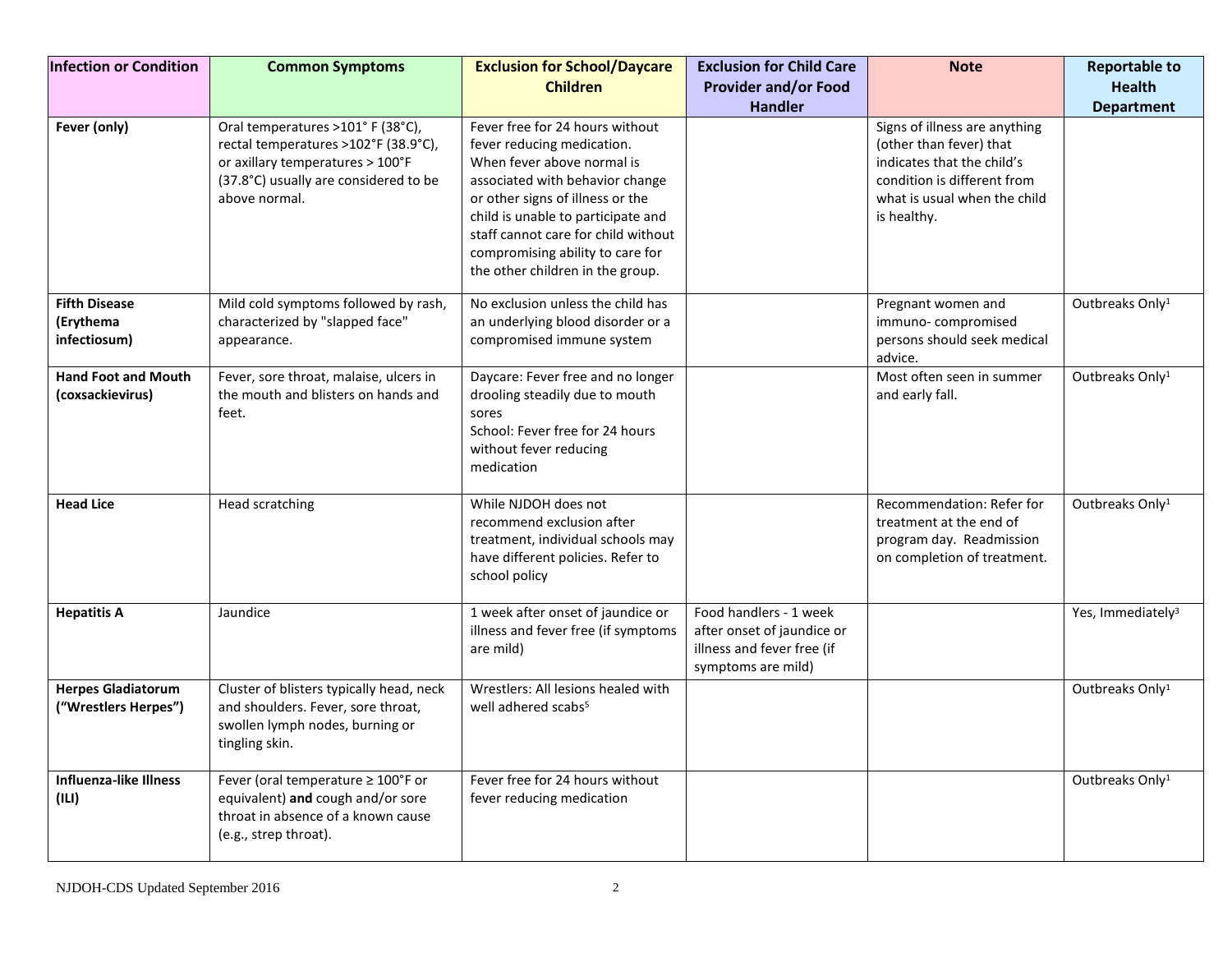| <b>Infection or Condition</b>                                        | <b>Common Symptoms</b>                                                                                                                                                                                                                           | <b>Exclusion for School/Daycare</b><br><b>Children</b>                                                                                                                                                  | <b>Exclusion for Child Care</b><br><b>Provider and/or Food</b><br><b>Handler</b>                                                            | <b>Note</b>                                                                                                    | <b>Reportable to</b><br><b>Health</b><br><b>Department</b>                                                                          |
|----------------------------------------------------------------------|--------------------------------------------------------------------------------------------------------------------------------------------------------------------------------------------------------------------------------------------------|---------------------------------------------------------------------------------------------------------------------------------------------------------------------------------------------------------|---------------------------------------------------------------------------------------------------------------------------------------------|----------------------------------------------------------------------------------------------------------------|-------------------------------------------------------------------------------------------------------------------------------------|
| Impetigo                                                             | Small, red pimples or fluid-filled<br>blisters with crusted yellow scabs.                                                                                                                                                                        | 24 hours after treatment initiated<br>Sports: Exclude if lesions cannot<br>be adequately covered until<br>deemed non-infectious and<br>adequately treated by HCP <sup>5</sup><br>Wrestlers <sup>5</sup> |                                                                                                                                             | Found most often on the face<br>but may be anywhere on the<br>body.<br>Lesions should be covered<br>until dry. | Outbreaks Only <sup>1</sup>                                                                                                         |
| <b>Measles</b>                                                       | Initially characterized by fever,<br>reddened eyes, runny nose, cough.<br>Dusky red blotchy rash on day 3 or 4.                                                                                                                                  | 4 days after onset of rash and<br>child is able to participate in<br>activities                                                                                                                         |                                                                                                                                             | Rash onset = day 0                                                                                             | Yes, Immediately <sup>3</sup>                                                                                                       |
| <b>Meningitis, Bacterial</b><br>(including Haemophilus<br>influenza) | High fever, headache and stiff neck.                                                                                                                                                                                                             | Until adequately treated, 24 hours<br>after initiation of effective<br>antimicrobial therapy                                                                                                            |                                                                                                                                             |                                                                                                                | Yes, Immediately <sup>3</sup>                                                                                                       |
| <b>Meningitis, Viral</b>                                             | High fever, headache and stiff neck.                                                                                                                                                                                                             | Fever free for 24 hours without<br>fever reducing medication                                                                                                                                            |                                                                                                                                             |                                                                                                                | Outbreaks Only <sup>1</sup>                                                                                                         |
| <b>Mononucleosis</b>                                                 | Fever, sore throat, swollen lymph<br>nodes.                                                                                                                                                                                                      | Fever free for 24 hours without<br>fever reducing medication                                                                                                                                            |                                                                                                                                             | Medical note to resume<br>physical activities.                                                                 | Outbreaks Only <sup>1</sup>                                                                                                         |
| MRSA (methicillin-<br>resistant<br>staphylococcus aureus)            | Red bumps that progress to pus-filled<br>boils or abscesses.                                                                                                                                                                                     | If lesions cannot be adequately<br>covered<br>Sports: If lesions cannot be<br>adequately covered or drainage<br>cannot be contained by the<br>bandage <sup>5</sup><br>Wrestlers <sup>5</sup>            |                                                                                                                                             |                                                                                                                | Two or more non-<br>household, culture-<br>confirmed cases of<br>MRSA that occur<br>within a 14-day<br>period and may be<br>linked. |
| <b>Mumps</b>                                                         | Fever with swelling and tenderness of<br>one or both parotid glands located<br>below and in front of ears.                                                                                                                                       | 5 days after onset of parotid<br>swelling                                                                                                                                                               |                                                                                                                                             | Parotiditis = day 0                                                                                            | Yes, individual cases<br>and outbreaks <sup>3</sup>                                                                                 |
| <b>Norovirus</b>                                                     | Nausea, vomiting, diarrhea, abdominal<br>cramps. May also have low grade<br>fever, chills, body aches, headache.                                                                                                                                 | 24-48 hrs. after symptoms resolve                                                                                                                                                                       | 48-72 hrs. after symptoms<br>resolve. Staff may perform<br>duties not associated with<br>food preparation 24 hrs.<br>after symptoms resolve | Exclusion time on a case by<br>case basis after consultation<br>with the local health<br>department.           | Outbreaks Only <sup>1</sup>                                                                                                         |
| <b>Pertussis</b>                                                     | Initial stage begins with URI symptoms<br>and increasingly irritating cough.<br>Paroxysmal stage is characterized by<br>repeated episodes of violent cough<br>broken by high pitched inspiratory<br>whoop. Older children may not have<br>whoop. | After 5 days of appropriate<br>antibiotic therapy completed. If<br>untreated, through 21 days from<br>cough onset.                                                                                      |                                                                                                                                             |                                                                                                                | Yes, Immediately <sup>3</sup>                                                                                                       |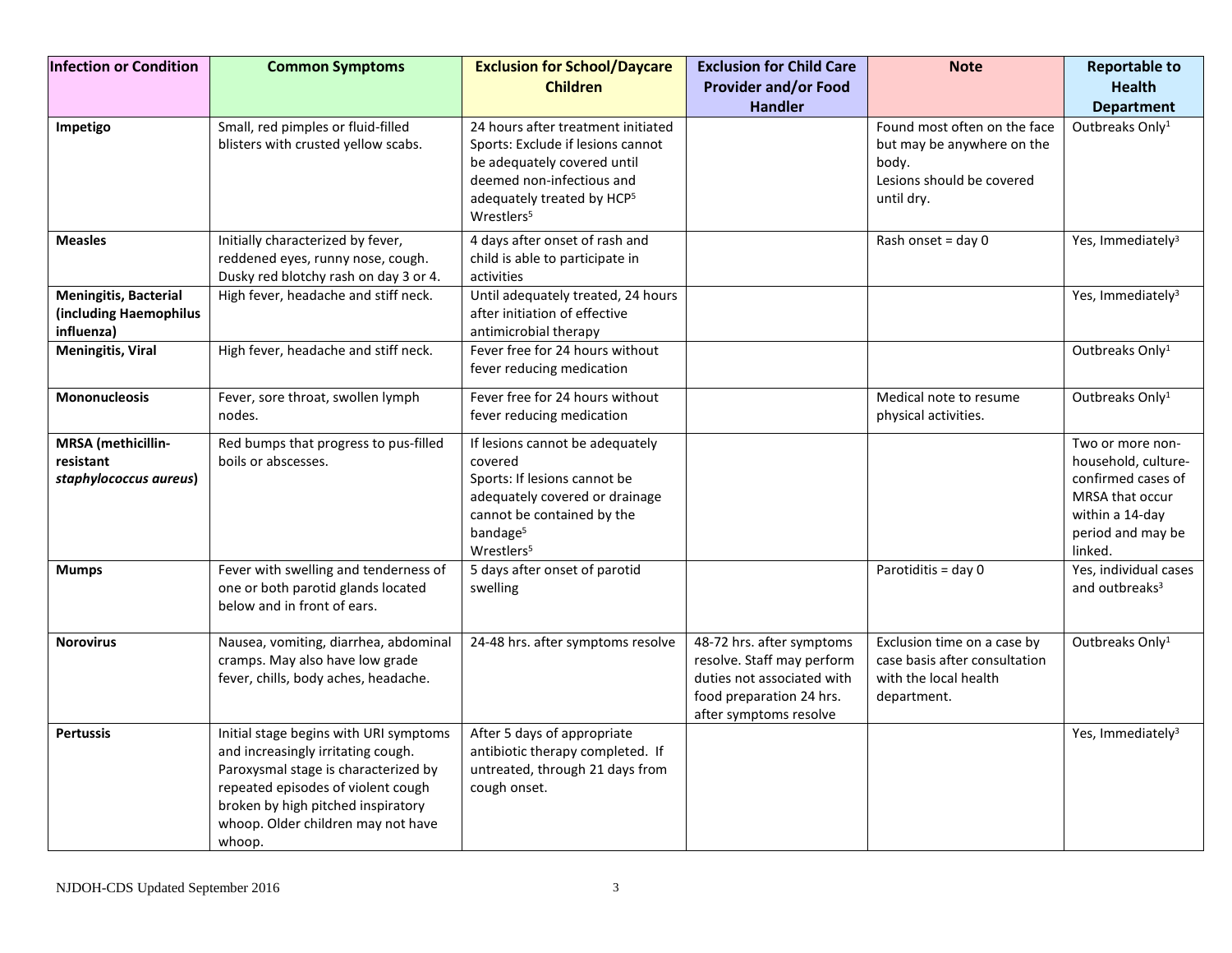| <b>Infection or Condition</b>                                                               | <b>Common Symptoms</b>                                                                                                            | <b>Exclusion for School/Daycare</b><br><b>Children</b>                                                                                                                                       | <b>Exclusion for Child Care</b><br><b>Provider and/or Food</b><br><b>Handler</b>                                                  | <b>Note</b>                                                                                                | <b>Reportable to</b><br><b>Health</b><br><b>Department</b> |
|---------------------------------------------------------------------------------------------|-----------------------------------------------------------------------------------------------------------------------------------|----------------------------------------------------------------------------------------------------------------------------------------------------------------------------------------------|-----------------------------------------------------------------------------------------------------------------------------------|------------------------------------------------------------------------------------------------------------|------------------------------------------------------------|
| Rubella (German<br>measles)                                                                 | Slight fever, rash of variable character<br>lasting about 3 days; enlarged head<br>and neck lymph nodes. Joint pain may<br>occur. | 6 days after onset of rash                                                                                                                                                                   |                                                                                                                                   |                                                                                                            | Yes, Immediately <sup>3</sup>                              |
| Salmonella Typhi<br>(typhoid fever)                                                         | Fever, anorexia, lethargy, malaise,<br>headache.                                                                                  | Daycare: Symptom free and three<br>negative stool tests <sup>2</sup><br>School: Symptom free                                                                                                 | Excluded from cooking,<br>preparing and touching<br>food until symptom free<br>and three negative stool<br>tests. $2$             | Stools of all child care staff,<br>attendees and household<br>contacts, should be tested.                  | Yes, individual cases<br>and outbreaks <sup>3</sup>        |
| Salmonella non-<br>typhoid                                                                  | Fever, nausea, vomiting, non-bloody<br>diarrhea, abdominal cramps.                                                                | Symptom free <sup>4</sup>                                                                                                                                                                    | Excluded from cooking,<br>preparing and touching<br>food until symptom free<br>and have two negative<br>stool tests. <sup>2</sup> |                                                                                                            | Yes, individual cases<br>and outbreaks <sup>3</sup>        |
| <b>Scabies</b>                                                                              | Itchy raised areas around finger webs,<br>wrists, elbows, armpits, beltline,<br>and/or genitalia. Extensive scratching.           | Until after treatment has been<br>given<br>Wrestlers <sup>5</sup>                                                                                                                            |                                                                                                                                   | Refer for treatment at the<br>end of school day and<br>exclude until treatment has<br>been started.        | Outbreaks Only <sup>1</sup>                                |
| Shigella                                                                                    | Nausea, vomiting, diarrhea (may be<br>bloody, and abdominal cramps.                                                               | Daycare: Symptom free and 2<br>negative stools <sup>2</sup><br>School: Symptom free                                                                                                          | Excluded from cooking,<br>preparing and touching<br>food until symptom free<br>and have two negative<br>stool tests. <sup>2</sup> | Stools of all child care staff,<br>attendees and household<br>contacts with diarrhea,<br>should be tested. | Yes, individual cases<br>and outbreaks <sup>3</sup>        |
| Staphylococcal or<br>streptococcal skin<br>infections (not<br>including MRSA &<br>Impetigo) | Honey crusted draining lesions, skin<br>lesions with a reddened base.                                                             | If lesions cannot be adequately<br>covered<br>Sports: If lesions cannot be<br>adequately covered or drainage<br>cannot be contained by the<br>bandage <sup>5</sup><br>Wrestlers <sup>5</sup> |                                                                                                                                   |                                                                                                            | Outbreaks Only <sup>1</sup>                                |
| Streptococcal<br>pharyngitis (strep<br>throat)                                              | Fever, sore throat, exudative tonsillitis<br>or pharyngitis, enlarged<br>lymph nodes. May also have a<br>sandpaper-like rash.     | 24 hrs. after treatment has been<br>initiated and child able to<br>participate in activities                                                                                                 |                                                                                                                                   |                                                                                                            | Outbreaks Only <sup>1</sup>                                |
| <b>Tinea capitis</b><br>(Ringworm of the<br>scalp)                                          | Hair loss in area of lesions                                                                                                      | Until after treatment has been<br>started.<br>Wrestlers <sup>5</sup>                                                                                                                         |                                                                                                                                   | Refer for treatment at the<br>end of school day and<br>exclude until treatment has<br>been started.        | Outbreaks Only <sup>1</sup>                                |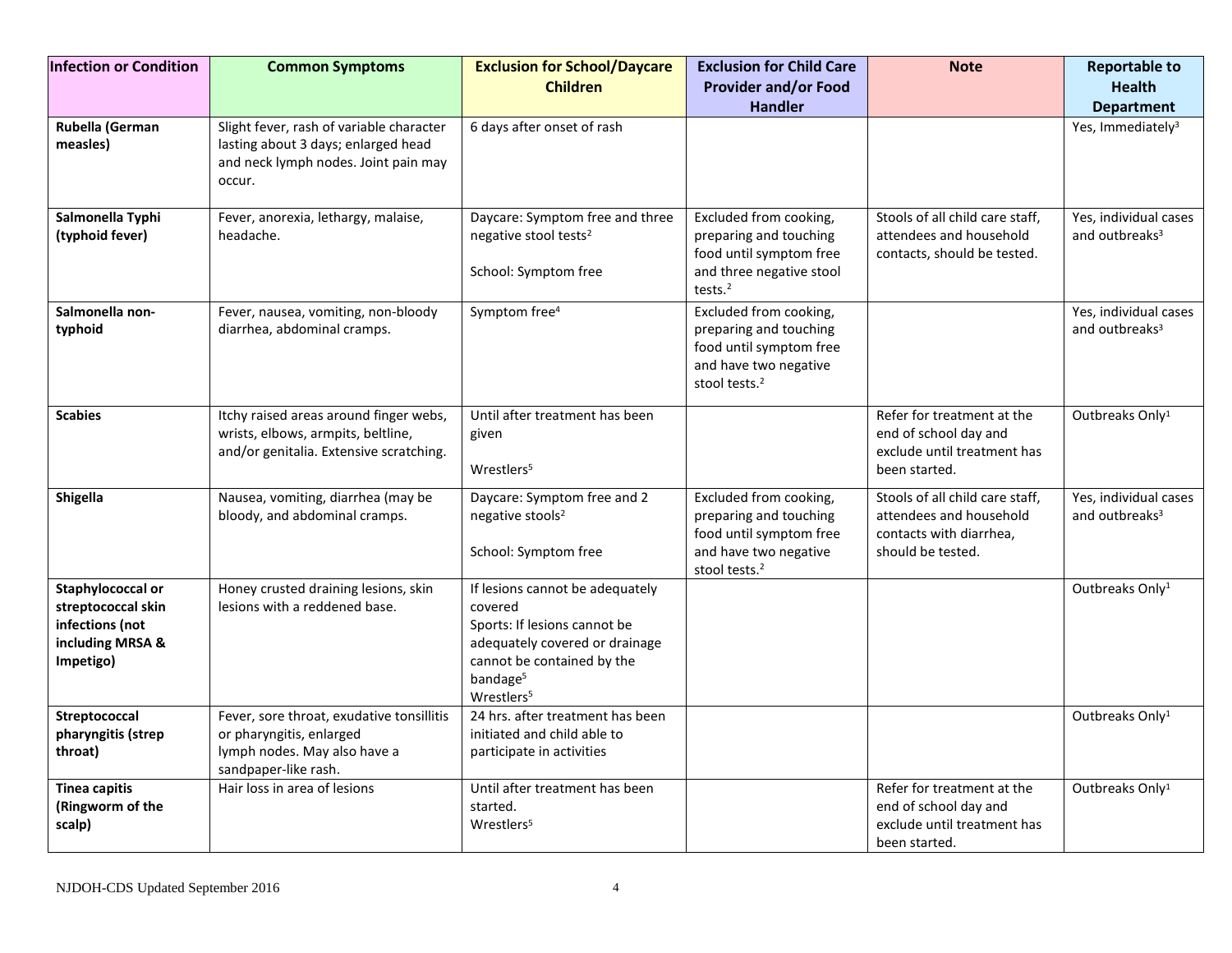| <b>Infection or Condition</b>                | <b>Common Symptoms</b>                                                                                                                          | <b>Exclusion for School/Daycare</b><br><b>Children</b>                                                 | <b>Exclusion for Child Care</b><br><b>Provider and/or Food</b><br><b>Handler</b> | <b>Note</b>                                                                                         | <b>Reportable to</b><br><b>Health</b><br><b>Department</b> |
|----------------------------------------------|-------------------------------------------------------------------------------------------------------------------------------------------------|--------------------------------------------------------------------------------------------------------|----------------------------------------------------------------------------------|-----------------------------------------------------------------------------------------------------|------------------------------------------------------------|
| Tinea corporis<br>(Ringworm of the<br>body)  | Circular well demarcated lesion that<br>can involve the face, trunk, or limbs.<br>Itching is common                                             | Until after treatment has been<br>started.<br>Wrestlers <sup>5</sup>                                   |                                                                                  | Refer for treatment at the<br>end of school day and<br>exclude until treatment has<br>been started. | Outbreaks Only <sup>1</sup>                                |
| <b>Tuberculosis</b>                          | Cough, chest pain, fever, night<br>sweats, fatigue, and weight loss                                                                             | Until LHD and physician state the<br>student is non infectious                                         |                                                                                  |                                                                                                     | Yes, individual cases<br>and outbreaks <sup>3</sup>        |
| Varicella<br>(Chickenpox)                    | Slight fever with eruptions which<br>become vesicular. Lesions occur in<br>successive crops with several stages of<br>maturity at the same time | Until all lesions have dried and<br>crusted usually 6 days after onset<br>of rash                      |                                                                                  |                                                                                                     | Yes, individual cases<br>and outbreaks <sup>3</sup>        |
| <b>Varicella-Herpes</b><br>Zoster (Shingles) | Localized vesicular lesions                                                                                                                     | Until all lesions have dried and<br>crusted unless lesions can be<br>covered<br>Wrestlers <sup>5</sup> |                                                                                  |                                                                                                     | Outbreaks Only <sup>1</sup>                                |

#### **Conditions Requiring Temporary Exclusion**

**Temporary exclusion is recommended when the illness prevents the child from participating comfortably in activities as determined by the staff of the school or program; the illness results in a greater need for care than the staff of the program determine they can provide without compromising their ability to care for other children; the child has any of the following conditions, unless a health professional determines the child's condition does not require exclusion: appears to be severely ill (this could include lethargy/lack of responsiveness, irritability, persistent crying, difficult breathing, or having a quickly spreading rash, fever (as defined above) and behavior change or other signs and symptoms (e.g. sore throat, rash, vomiting, and diarrhea).** 

<sup>1</sup> An outbreak may be occurring if: several children who exhibit similar symptoms are in the same classroom, same wing or attended a common event. There is an increase in school absences with report of similar symptoms. Two or more students diagnosed with the same reportable disease. A single case of a highly infectious disease exists or is suspected to exist.

 $<sup>2</sup>$  Negative stool specimens taken at least 24 apart and at least 48 hours after cessation of antibiotic treatment</sup>

- <sup>3</sup> For specific reporting requirements refer to NJDOH Reporting Requirement[s http://nj.gov/health/cd/reporting.shtml](http://nj.gov/health/cd/reporting.shtml)
- 4 During an outbreak negative stool specimens may be required before return to school and/or food handling
- <sup>5</sup> Wrestling and other contact sports refer to [http://www.ncaapublications.com](http://www.ncaapublications.com/) (search "sports medicine handbook") for exclusion guidance

#### Sources:

- A. American Academy of Pediatrics. Red Book 30<sup>th</sup> Edition
- B. NJDO[H http://nj.gov/health/cd/find.shtml](http://nj.gov/health/cd/find.shtml) Communicable Disease Chapters
- C. Centers for Disease Control and Preventio[n http://www.cdc.gov](http://www.cdc.gov/)
- D. National Collegiate Athletic Association. NCAA 2013-14 Sports Medicine Handbook [http://www.ncaapublications.com](http://www.ncaapublications.com/)
- E. USA Wrestling. MRSA and Other Infectious Facts at<http://www.themat.com/SkinGuide.pdf>
- F. American Academy of Pediatrics. Managing Infectious Diseases in Child Care and Schools a Quick Reference Guide, 3rd Edition